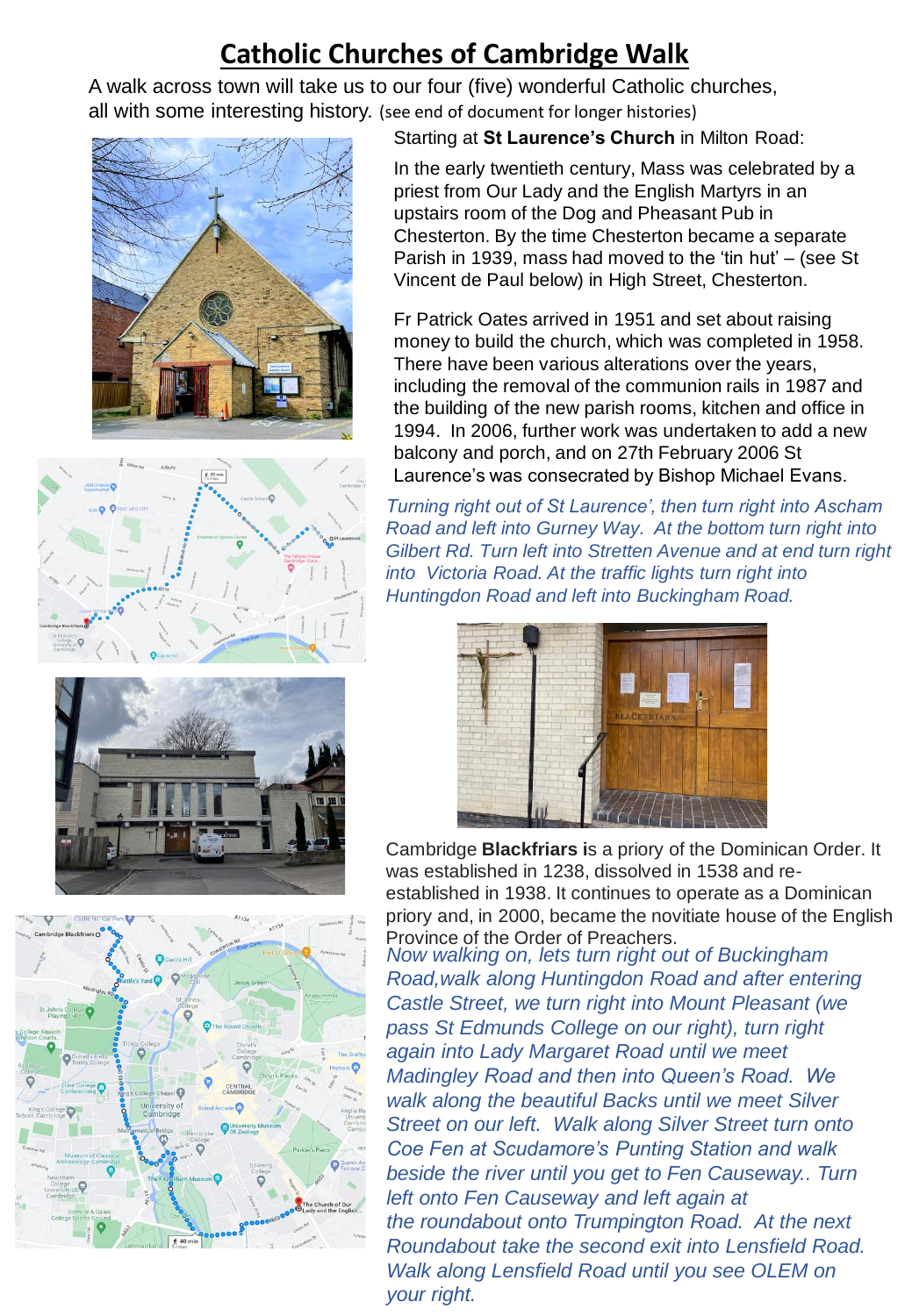



*As we head on our way, whilst we could walk down Hills Road until we meet Cherry Hinton Road on our left, a nicer walk is to leave by walking along Lensfield Road again until we meet Trumpington Road and then turn left. As we approach Brooklands Avenue, we take a left only for a few steps and then turn right onto a footpath that runs beside a stream. We travel beside the brook for some time until we meet Long Road. Turn left and walk along Long Road, after some time entering Queen Edith's Way. Continue walking crossing a roundabout and then turn left into Wulfstan Way. Keep walking until we meet Cherry Hinton Road. Turn right Into Cherry Hinton Road, Before you reach Cherry Hinton Park you see St Philip Howard (left).* **St Philip Howard**

In 1975 it was decided to build a dual-purpose church with social facilities and attached presbytery for parishioners of South Cambridge. The church which is of a functional modern design was opened on 25 October 1978. It was dedicated to the sixteenth century martyr St Philip Howard and houses a wooden statue of the saint.

#### On our journey we walk past **Saint Edmund's College** Chapel a catholic foundation.

St Edmund's College Chapel is a Grade II listed building designed by Fr Benedict Williamson CSSP and blessed by Cardinal Francis Bourne, Archbishop of Westminster, in 1916. Whilst originally mainly a catholic college it now has a very international flavour.

### **Our Lady and the English Martyrs**

The Church of Our Lady and the English Martyrs, also known as the Church of Our Lady of the Assumption and the English Martyrs (OLEM), is an English Roman Catholic Church at the junction of Hills Road and Lensfield Road in south-east Cambridge. It is a large gothic revival church, built between 1887 and 1890. The foundation stone was laid in June 1887. The construction of a new Roman Catholic church on such a prominent site, as well as its dedication to the Forty Martyrs of England and Wales, caused much controversy among local Anglicans and members of the university. Despite this, and the ill health of Mrs Lyne-Stephens (benefactor), the church was completed and then consecrated on 8 October 1890. The first Mass was attended by most of the Roman Catholic bishops of England and Wales.





**This concludes the main part of our walk – just over 5 miles or 10,000 steps!**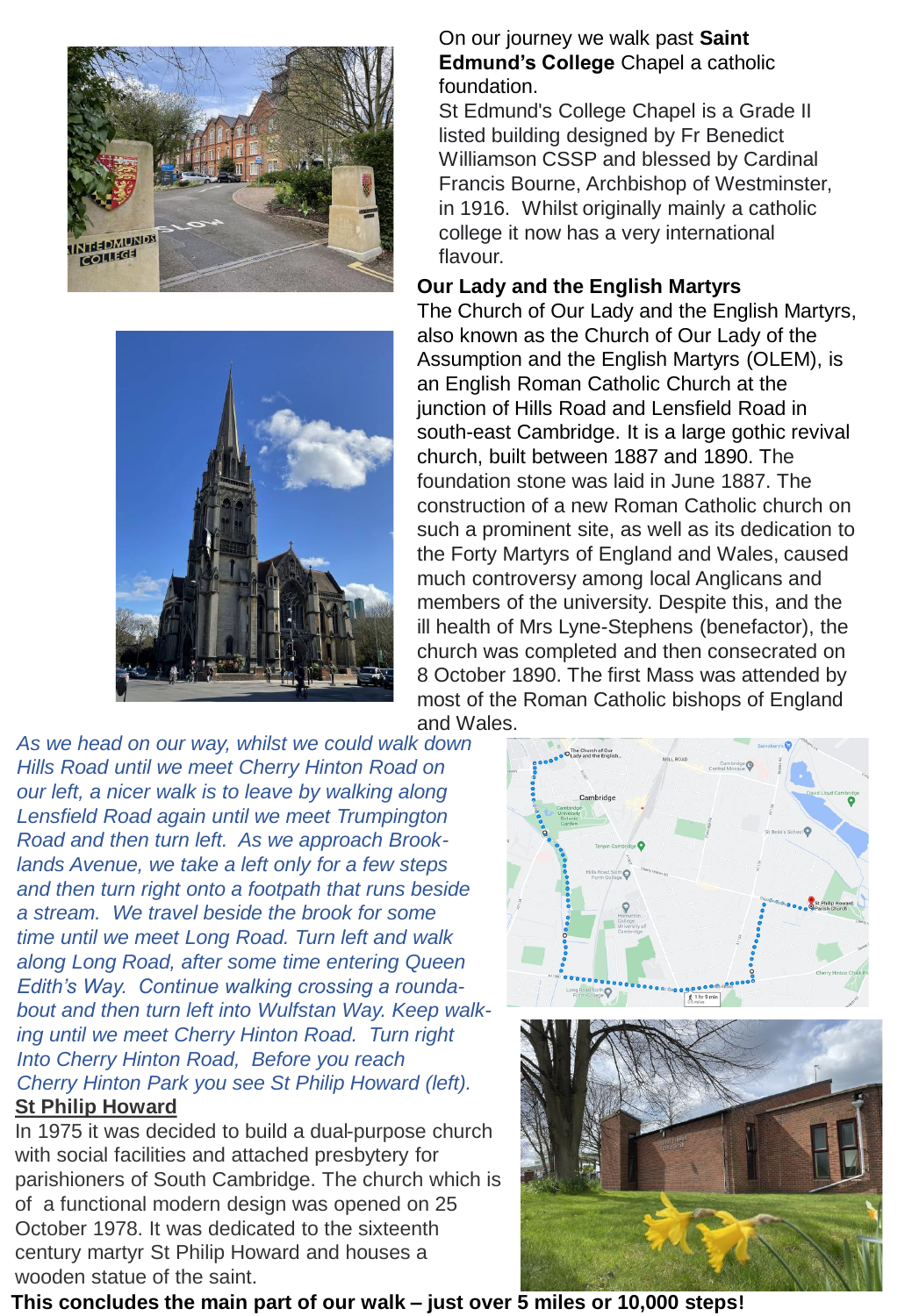

For the very energetic you may want to consider walking to an extra destination: the little church of **St Vincent de Paul** in Dittton Lane. This little church which started its life in 1914, as a hospital ward with baths became housing after the war from 1919 due to the housing shortage. It then travelled across Cambridge to Our Lady and the English Martyrs and was re-erected in the grounds of what is now St Alban's School. There it served as a men's clubroom and a hall in constant demand for many social activities. When the school began to be built next to OLEM, the little tin hut was once again removed and this time travelled across town again, to be re-sited in High Street, Chesterton where in 1939 it became the Chapel of St Laurence and was much loved for many years. In 1958 the parish church of St Laurence was built in Milton Road and the little 'tin hut' made its final journey, this time to Ditton Lane where it still stands today and is a much loved place of worship for many.



*The direct route takes us from St Philip along Walpole Road, then Birdwood Road and turning right along Brooke Road. Then past Sainsbury's into Barnwell Road until you meet Newmarket Road roundabout (MacDonald's). Turn right walking for just a short time and turn left into Ditton Lane. Just five mins down this road, you will fid the small church of St Vincent de Paul. However a nicer walk from St Philip Howard is picking up the footpath along the brook in the top right hand corner of Cherry Hinton Park and follow Cherry Hinton Brook all the way to Sainsbury's. You then re-join the main route along Barnwell Road -it is advisable to walk on the left underneath trees to keep away from the traffic. As before you Turn right into Newmarket Road at McDonald's and then left into Ditton Lane.*

*To return to St Laurence's you can join the River Cam at Fen Ditton and walk along the river along Ditton Meadows and Stourbridge Common. Cross the river via the bridge opposite the Technology Museum, then walk along Church Street and left into Chesterton High Street. At the roundabout take the last exit into Elizabeth Way and at the next roundabout turn into Milton Road.*



**This extra leg would add almost another 5 miles onto your journey.**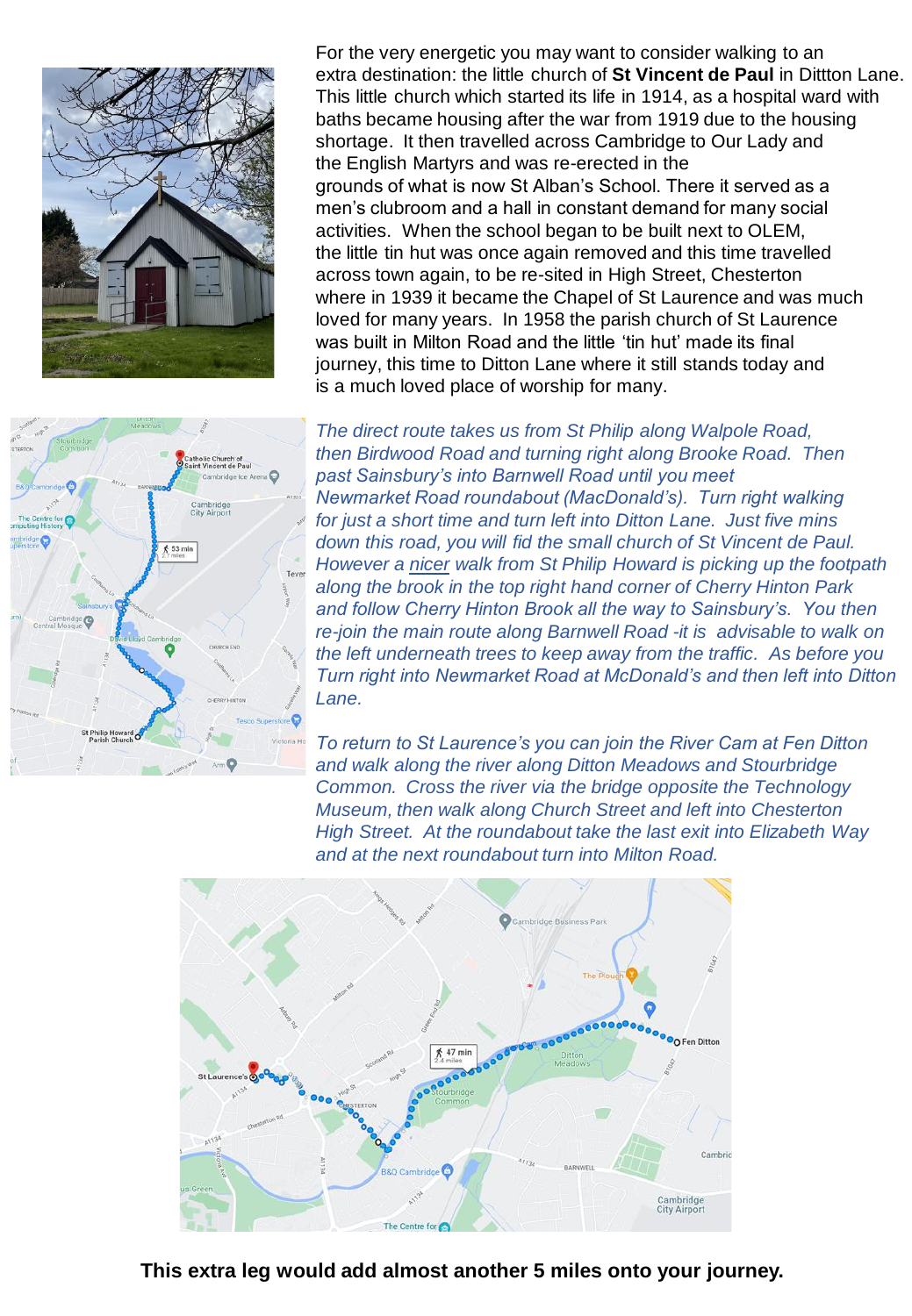### **History – St Laurence's Church**

The first permanent post-Reformation Roman Catholic church in Cambridge was our Lady and the English Martyrs and opened and consecrated on 8 October 1890. As the Roman Catholic population continued to grow, the opening of a Carmelite Convent at 104-106 Chesterton Road in 1923 provided a new place of worship on the Northern side of the town. In 1937 the Carmelite sisters moved to a quieter site at Waterbeach, into a building which, when vacated in the early 1970s, became the Waterbeach Lodge residential home for the elderly. Following the departure of the Carmelites from Cambridge, the need for a new parish gradually became apparent and within a year there was a significant donation of  $£250$  towards establishing a new mass centre or church for Roman Catholics in Chesterton.

In the years immediately after the Carmelite sisters left, masses were said in private houses and informal venues until the 'little tin hut' (see St Vincent de Paul below) was erected in the High Street in Chesterton. In 1947 this became the new Parish of St Laurence's, with the presbytery for the parish priest located at 1 Ferry Lane. With the arrival of the Rev. Patrick Oates in 1951, efforts to fund raise and build a permanent church were accelerated. On 8 March 1958, Bishop Parker laid the foundation stone on the Milton Road site and on 24 August 1958, the new church was formally blessed and dedicated.

St Laurence's is a modern church, built in brick and with an open layout so that all parts of the church can see the altar area. The Church of St Laurence is dedicated to St Laurence of Rome.

The church has remained substantially unchanged since it was opened, with the exception of the removal of altar rails and the redesign of the altar following the second Vatican council. The porch was changed slightly around the time of the millennium, putting a glass roof on it to improve light. In the first decade of the twentyfirst century a balcony was also constructed at the back of the church to increase capacity for the growing congregation.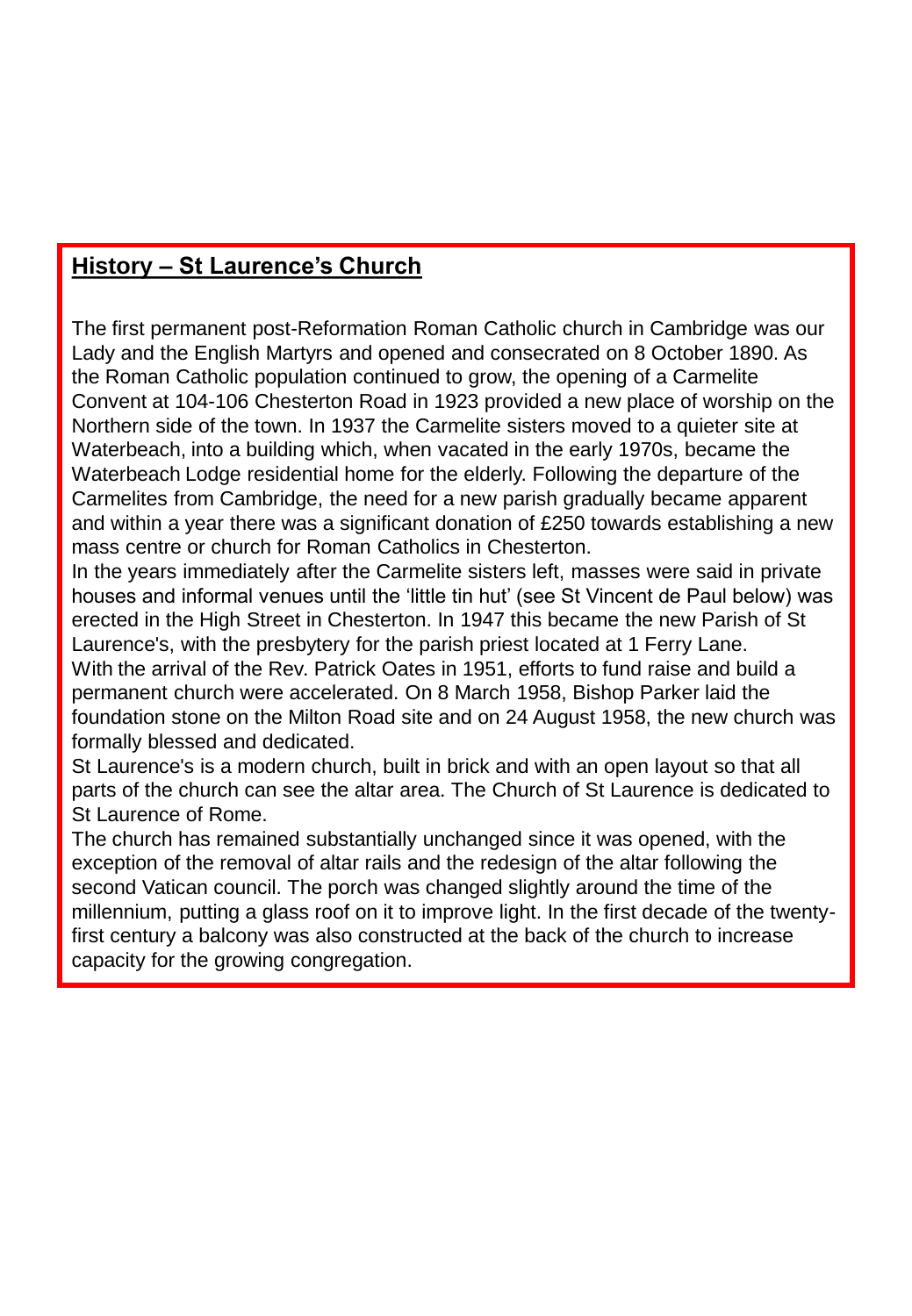### **History – Blackfriars**

Blackfriars priory before the Dissolution of the Monasteries was to be found on the site now occupied by Emmanuel College. Members of the Dominican Order of Friars first arrived in England in 1221. A royal grant of 14/6/1238 assisted the building of their chapel in Cambridge. In 1538 it was surrendered to King Henry VIII.

The Dominicans returned to Cambridge in 1938 after Mrs Enrichetta Bullough, widow of Professor Edward Bullough, offered the friars the Italianate house which had only recently been built for the couple by the Cambridge architect H. C. Hughes at the bottom of Buckingham Road. She and her late husband (the Serena Professor of Italian) were lay Dominicans; a son, Hugh Dominic, had entered the Order in 1931 and received the religious name of Sebastian, while a daughter, Leonore, joined the Dominican Sisters at Stone as Sr Mary Mark. Now Fr Sebastian Bullough would be one of the Priory's first members, while studying Hebrew and Aramaic in the university.

At this point the Priory had no specific public ministry. It was not a parish church, nor a teaching centre for Catholic Theology like that which the Order had previously opened in Oxford. Nor did it have at this stage a specific role within the English Dominican Province. It was instead a place of contemplative study and scholarship, a 'house of writers' such as Fr Victor White OP, both friend and critic of C. G. Jung; Fr Gerald Vann OP; and Fr Thomas Gilby OP, editor of the modern English and Latin version of Aquinas' *Summa Theologiae*.

In 1955 the friars bought the neighbouring house, Howfield, the family home of Archbishop Michael Ramsey. This briefly served as a student hostel until the two houses were connected by a new wing in 1961-2, designed by David Roberts, creator of the Benson and Mallory Courts at Magdalene in 1952-8. An aula (or lecture-room) on the first floor eventually became a chapel for daily Mass and the public celebration of the Divine Office, attracting a growing congregation of lay men and women, while the second floor housed the Priory's theological and philosophical library.

From 1980 to 1999 the Priory was home not only to the friars but also to a number of young lay-people, often graduate students, who for a year or more shared the friars' daily life of Divine Office and common meals. It was in many respects a school of Christian community, and nurtured a number of vocations, mainly to the friars themselves, but also to the Dominican sisters and Augustinian canonesses.

For much of this period, the friars also had a close involvement with the Catholic Chaplaincy at Fisher House in Cambridge (another gift of the Bullough family). Frs Robert Ombres, Marcus Hodges, Aidan Nichols, Richard Finn, and Alistair Jones served at various times as Assistant chaplains; Fr David Sanders long contributed to a Blackfriars Theology Group (originally founded by Fr Edward Booth, OP) and ran a highly successful Bible Study Group (as well as teaching for the University Divinity Faculty). From 1994 to 2000, Fr Allan White OP was the Senior Catholic Chaplain to the University.

At Easter 2000, Blackfriars became the noviciate house for the English Dominican Province. It is here that novices are first clothed in the habit and initiated into the friars' distinctive way of life. Although not yet under religious vows, they adopt the voluntary poverty, chastity, and obedience of the friars, and share in the prayer, housework, and fraternity of the brethren, while learning about the Order's history and spirituality.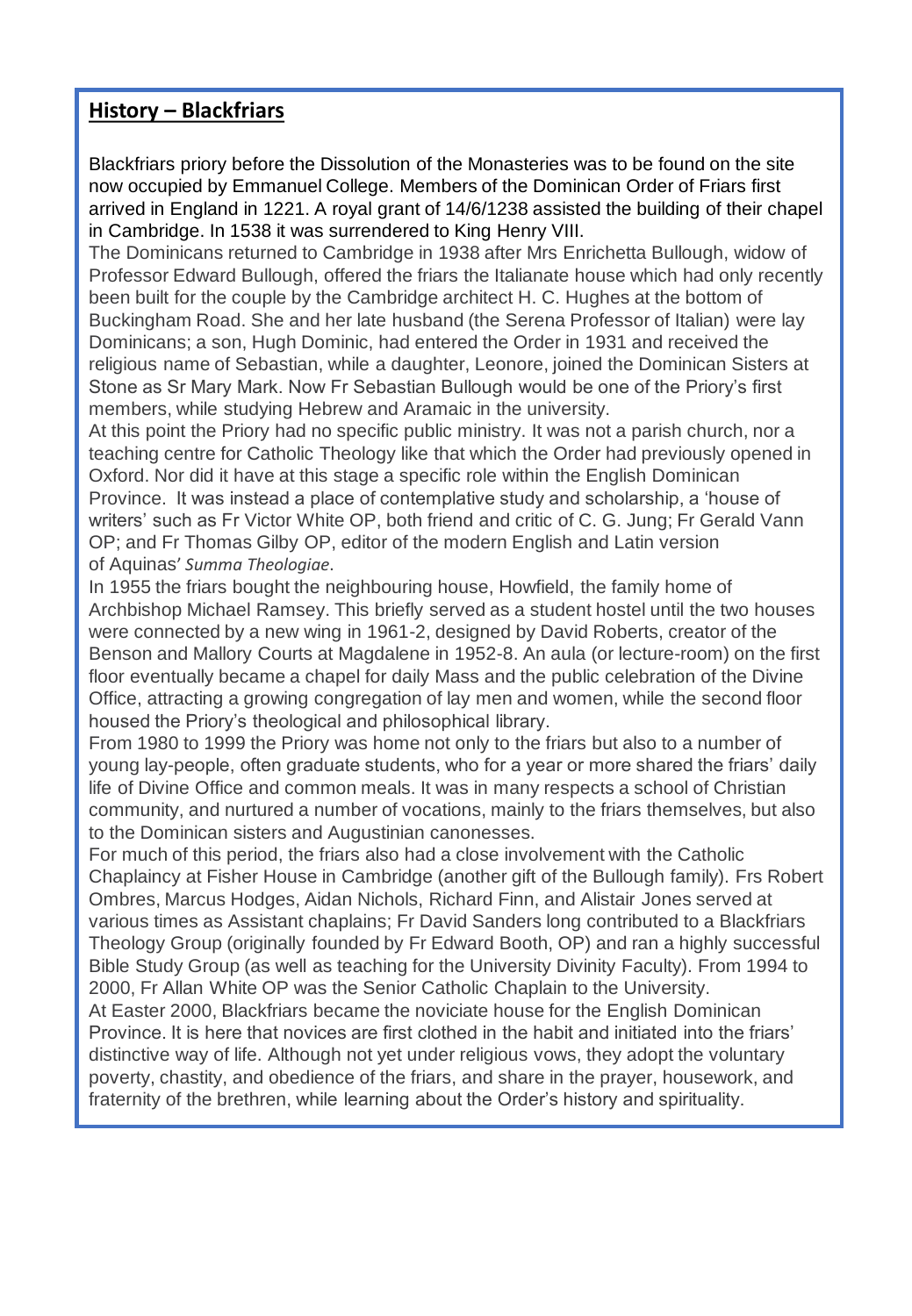## **History Our Lady and the English Martyrs**

The Church of Our Lady of The Assumption and The English Martyrs – (its full title) is a building renowned as one of the most beautiful Roman Catholic churches in England. It was founded by Mrs Yolande Lyne-Stephens, a former ballet dancer at the Paris Opera and Drury Lane, London, and widow of a wealthy banker. She had promised to build the church on on the feast of Our Lady of the Assumption and it was completed and consecrated on 8 October 1890. Monsignor Christopher Scott – the first Rector – also wished to commemorate the Catholic Martyrs who died between 1535 and 1681, over thirty of whom had been in residence at the University. And in this way OLEM got its name the Church of Our Lady of the Assumption and the English Martyrs.

It was built by the Cambridge firm of Rattee and Kett and is a traditional cruciform structure in the early-decorated style with a large tower at the crossing, a polygonal apse and a west bell tower with a 65-metre spire, a landmark visible for miles around Cambridge. The approximate internal dimensions of the church are: length 48 metres [157ft] width across the aisles 16 metres [52ft] width at the transepts 22 metres [72ft], the height of the nave 15 metres [49ft].

Inside and over the west door stands the figure of Our Lady of the Assumption crowned with lilies and standing on the crescent moon with the vanquished serpent beneath. The west window shows the English Martyrs arranged in two principal groups, the clergy on the south side with St John Fisher in their midst and the laity on the north grouped round St Thomas More.

Beside the South aisle is an ancient statue of Our Lady with the Child Jesus. This statue is understood to be a gift in 1850 from Emmanuel College, which was built on the site of a Dominican Priory dating back to 1274. The Church of the Black Friars of Cambridge contained a statue of Our Blessed Lady to which much pilgrimage was made. Although unconfirmed this could be that statue.

The Chapel of the Holy Souls with the book of Remembrance is located at the west end of the south aisle. The sculpture above the altar depicts the solace and relief of the Holy Souls in Purgatory through the intercession of Our Lady and the angel who comforted Our Lord in Gethsemane.

The aisle windows were almost completely destroyed when the church was struck by a bomb on 1941, but were subsequently replaced in their original form. They epitomise the various sufferings of the English Martyrs, their being brought before the Council, racked, hung, drawn and quartered in the sight and sympathy of the faithful. The windows of the north aisle portray Carthusians, St Thomas Moore, B. Margaret Pole and others, while the south aisle is made a "Fisher Aisle", devoted to scenes from the life of St John, Cardinal Bishop of Rochester, who in so many important ways is identified with Cambridge.

The best general impression of the interior is obtained from the gateway in the iron screen dividing the nave from the ante-chapel. The heads of the four great preachers of Our Lady's Graces are carved in the four corners of the nave. The windows along the nave represent saints connected with the Church in Britain, arranged approximately in chronological order from east to west with a few additional figures in the eastern windows.

The Rood which is between the nave and the sanctuary is of the type known as "Majestas"; the figure of Our Lord, with glorified wounds, robed in alb, stole and pallium [as High Priest] and crowned [as King "reigning from the Tree"]. This was the earliest type of crucifix; the realistic figure, now almost universal, did not come into general use until the beginning of the thirteenth century. The cross, inspired by that at Nuremberg, is about 6 metres high, carved in oak; the figures of Christ and of Our Lady and of Saint John are of Kauri pine. They were carved locally by Mr. B. Maclean Leach and completed and blessed in 1914.

Beyond the present, modern altar is the High Altar with the relics of Saints Felix and Constantia, martyrs of the early Church. The tabernacle and ornaments of the altar are of exquisite French workmanship from Lyons. The baldacchino which covers the High Altar is similar to that over the tomb of Robert the Wise (1275-1343) at Santa Chiara, Naples. It is one of the earliest forms of adornment of a Christian altar. At the top is the figure of Our Lord in glory supported on each side by angels in act of adoration.

The design and the re-ordering of the sanctuary was done by Mr Gerard Goalen of Harlow after the Second Vatican Council. On 7th April, 1973, Bishop Charles Grant consecrated the present central altar. The original High Altar has subsequently been used mainly for reservation of the Blessed Sacrament.